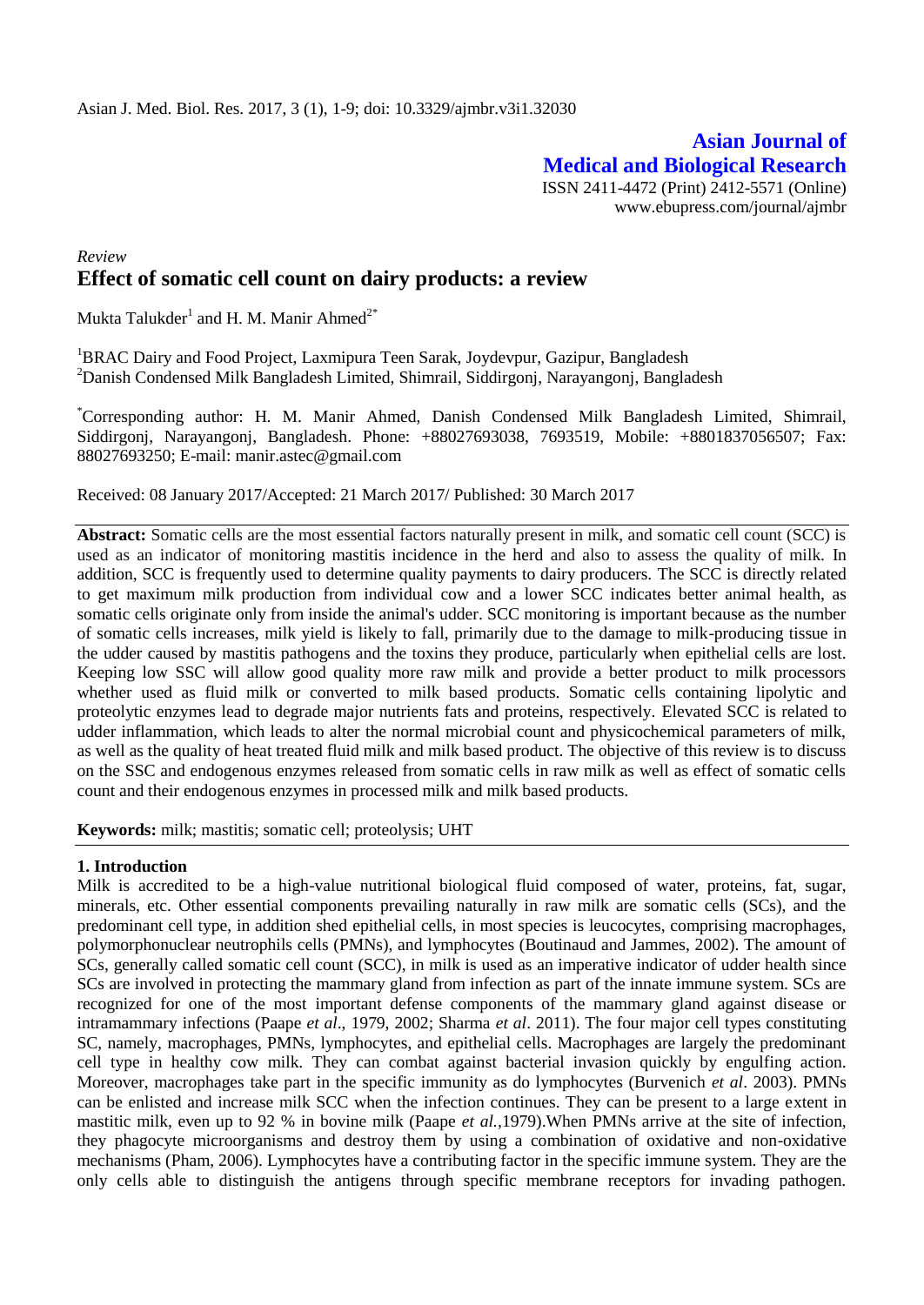Mammary epithelial cells are the cells that produce milk. They are shed from the mammary epithelium during lactation (Boutinaud and Jammes, 2002). The epithelial cells are the major defense line of the mammary glands, and they may play a part in the immunity of neonates in different species (Boutinaud and Jammes, 2002). The

factors, animal species, milk production level, lactation stage, environmental and management practices influence the SSC in raw milk (Rupp *et al*., 2000). Keeping in mind the variable factors, SCC is still used as an important indicator of raw milk quality in ruminant (Hunt *et al*., 2013; Sharma *et al*., 2011). The dairy cattle udder is considered to be infected when SCC more than  $2\times10^5$  cells per ml of raw milk, and when SCC more than  $4\times10^5$  cells per ml of raw milk, it is deemed unfit for human consumption in the European Union (EU). The legal SCC threshold for milk acceptance in dairy industries varies in different countries, e.g., the values for bovine milk in Germany, Canada, and the USA are  $1\times10^5$ ,  $5\times10^5$ , and  $7.5\times10^5$  cells.mL<sup>-1</sup>, respectively (Olechnowicz and Jaskowski, 2012; Schwarz *et al*., 2011).

## **2. Enzymes of somatic cell**

SCs are an imperative source of endogenous proteins, including enzymes. A large range of enzymes are released into milk after the lysis of SCs, and among them, lipases (e.g., lipoprotein lipase), oxidases (e.g., catalase and lactoperoxidase), glycosidases (e.g., lysozyme),and proteases including elastase, collegenase and cathepcins B, C, D and G, which contribute to hydrolysis of casein (Le Roux *et al*., 2003; O'Brien *et al*., 2004). In addition, plasmin is the principle proteolytic enzyme in milk from both healthy udders and udders with elevated SCC (Leitner *et al*., 2006). Plasmin is a heat-stable alkaline serine proteinase which exists in milk as a component of a complex system, including its zymogen (plasminogen), plasminogen activators (PAs) and inhibitors of both plasmin and PAs (Kelly *et al*., 2006). Level of active plasmin in milk is influenced by on the activator- inhibitor balance, with the balance in mastitic milk being in favor of activation (Chen *et al*., 2003). A list of SCs enzymes their activity in milk and milk products has been enlisted in Table 1.

| <b>Somatic cells</b> | <b>Enzymes</b>     | <b>Activities</b> | <b>Reference</b>                                                    |
|----------------------|--------------------|-------------------|---------------------------------------------------------------------|
| Macrophage           | Cathepsin-B        | Protease          | Guha and Padh, 2008                                                 |
|                      | Cathepsin-D        |                   | Dimen et al., 1988; Guha and Padh, 2008                             |
|                      | Cathepsin-H        |                   | Guha and Padh, 2008                                                 |
|                      | Cathepsin-L        |                   | Guha and Padh, 2008                                                 |
|                      | Cathepsin-G        |                   | Campbell et al., 1989; Considine et al., 2002                       |
|                      | Cathepsin-S        |                   | Guha and Padh, 2008                                                 |
|                      | Elastase           |                   | Campbell et al., 1989; Prin-Mathieu et al., 2002.                   |
|                      | Lipoprotrin lipase |                   | Azzara and Dimick, 1985a                                            |
|                      | Collagenase        |                   | Prin-Mathieu et al., 2002.                                          |
|                      | Myeloperoxidase    |                   | Considine et al., 2000                                              |
| <b>PMNs</b>          | Cathepsin-B        | Protease          | Travis and Friz 1991, Magboul et al., 2001                          |
|                      | Cathepsin-C        |                   | Travis and Friz, 1991                                               |
|                      | Cathepsin-D        |                   | Baggionlini et al., 1978;                                           |
|                      | Cathepsin-L        |                   | Travis and Friz, 1991                                               |
|                      | Cathepsin-G        |                   | Baggionlini et al., 1978; Considine et al., 2002                    |
|                      | Cathepsin-S        |                   | Considine et al., 2000                                              |
|                      | Elastase           |                   | Baggionlini et al., 1978; Travis and Fritz, 1991; Dubin             |
|                      |                    |                   | et al., 1994; Considine et al., 2000; Prin-Mathieu et<br>al., 2002. |
|                      | Lipoprotrin lipase |                   | Azzara and Dimick, 1985b                                            |
|                      | Collagenase        |                   | Verdi and Barbano, 1991; Prin-Mathieu et al., 2002.                 |
|                      | Myeloperoxidase    |                   | Mukherjee et al., 2004.                                             |
| Lymphocytes          | Elastase           |                   | Prin-Mathieu et al., 2002.                                          |
| Epithelial cells     | Cathepsin-B        | Protease          | Lah et al., 1996; Guha and Padh, 2008                               |
|                      | Cathepsin-D        |                   | Lah et al., 1996; Seol et al., 2006; Guha and Padh,                 |
|                      |                    |                   | 2008                                                                |
|                      | Cathepsin-L        |                   | Lah et al., 1996                                                    |
| Unknown cell         | Cathepsin-K        |                   | Moatsou, 2010                                                       |
|                      | Catalase           |                   | Kitchen, 1976                                                       |

**Table1. Somatic cells and their enzyme activity in milk and milk products.**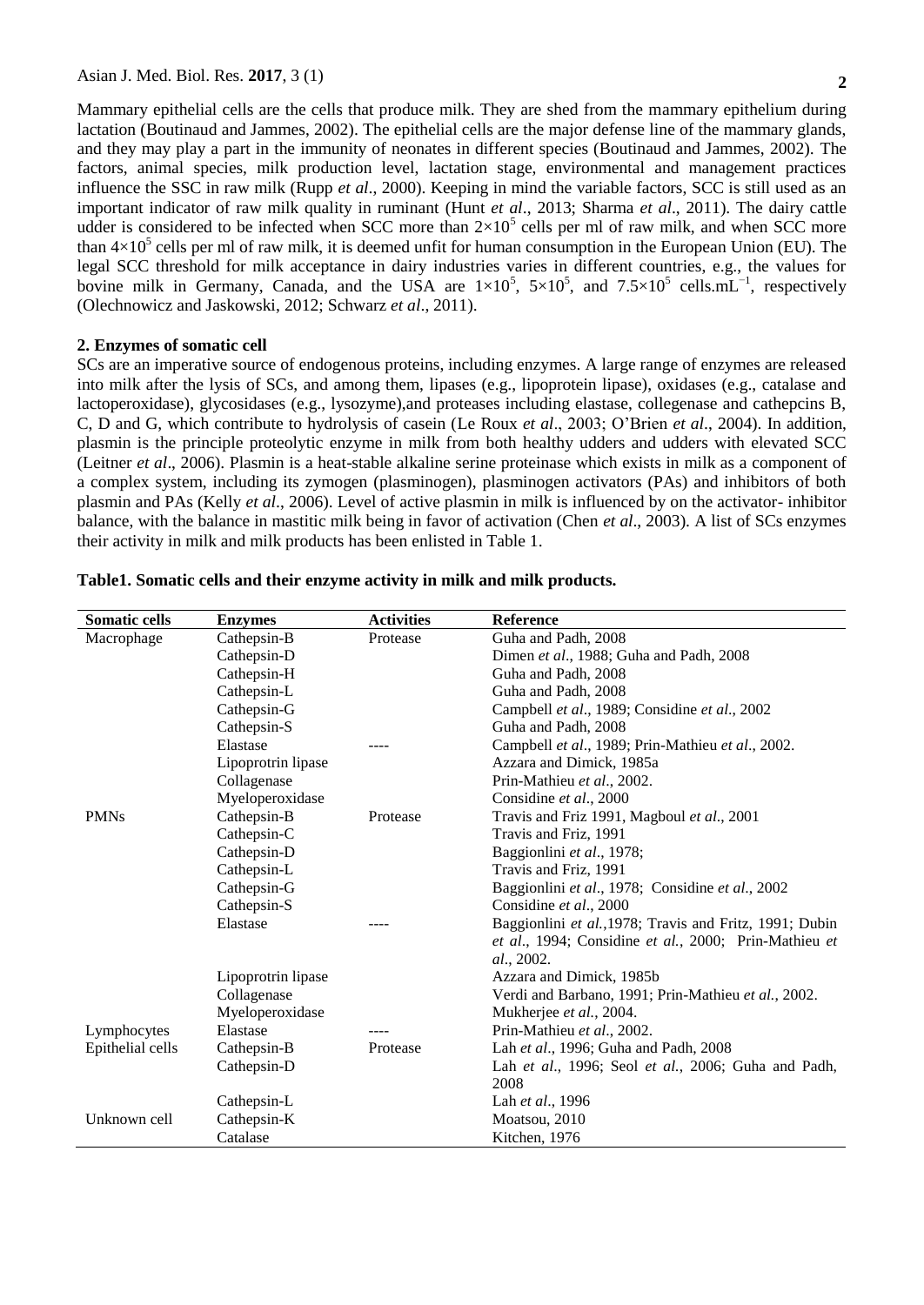Presently, there are dairy industries that determine milk quality on SCC figures with the intention of obtaining products with hygienic, sanitary, dietetic, nutritional, gustative and gastronomic quality (Boyazoglu and Morand- Fehr, 2001). However, high quality dairy products can only be produced from good quality milk. Quality milk should be able to tolerate technological treatment and be converted into products that fulfill the anticipations of consumers, in terms of nutritional, hygienic and sensory aspects (Ribeiro and Ribeiro, 2010). To this end, it is very essential to understand the effect of SCC on different dairy processes and product. The main effects of SCC in dairy products include lower yield in cheeses (Politis and Ng-Kwai-Hang, 1988), increased lipolysis in yogurt (Fernandes *et al*., 2007) and more pronounced proteolysis in pasteurized milk (Ma *et al*., 2000). Considering the potential effect of somatic cell count this review focuses on the state of our knowledge of SCs in the dairy field and on their effective role in dairy processes and products.

## **3. Effect of somatic cell on pasteurized milk**

SCC has an influence on the casein fractions of pasteurized milk, especially low-fat products. The most important consequence of the changes in casein fractions of pasteurized milk during storage is the enzymatic hydrolysis of casein associated with SCC. Certain significant sensory modifications in milk is found mainly the bitter taste due to peptides release, which were shown to be originated mostly from αs1- and β-casein ( Lemieux and Simard, 1991). Compared with pasteurized low SCC milk, pasteurized high SCC milk was more susceptible to lipolysis during refrigerated storage. Milk lipases survived pasteurization. Shipe and Senyk (1981) reported that sufficient lipase activity remains after minimum pasteurization ( $72^{\circ}$ C for 16 sec) and can induce rancidity during cold storage of pasteurized milk. They suggested that more severe treatment (79°C for 20 sec) was needed to completely inactivate lipoprotein lipases. Rancidity has been associated with elevated levels of FFA in milk (Shipe *et al.,* 1980). A sensory threshold of about 1.0 meq/ 100 g fat has been previously reported (Bodyfelt *et al*., 1988; Case *et al.,* 1985). Rancid off flavor has also been described as having a soapy, bitter, unclean taste and lingering aftertaste (Bodyfelt *et al.,* 1988, Shipe *et al.,* 1980). Bitterness has been associated with high levels of short-chain fatty acids (Bodyfelt *et al.,* 1988, Shipe *et al.,* 1980). Milk rancidity has been described as a major quality defect associated with market milk (Bandler, 1982).

During refrigerated storage, more extensive Casein Nitrogen (CN) degradation occurred in the high SCC milk than in low SCC milk. For high SCC milk samples, compared with d-1 level, CN/TP decreased by an average of 4.04% after 21 d of cold storage. Actual levels of CN degradation were probably even higher because the Kjeldahl method for nitrogen analysis may underestimate the extent of proteolysis (Driessen and van der Waals 1978). Decreased CN/TP during cold storage of milk, especially in high SCC milk, indicated that significant levels of proteolytic activity remained after pasteurization. High SCC raw milk has been shown to have high concentrations of plasmin (Driessen and Waals, 1978), plasminogen and proteases of somatic cell origin (Driessen and van der Waals 1978). Plasmin is heat stable with large percentages surviving minimum pasteurization (72°C for15 sec) (Politis *et al.,* 1989). Even after UHT treatment, 30 to 40% of plasmin activity can still remain (Kitchen *et al*, 1970). Other researchers have indicated that extensive proteolysis in milk can result in the accumulation of small in milk can result in the accumulation of small hydrophobic peptides, causing bitterness and astringency. The high SCC milk had significantly higher scores for bitter and astringent flavors at 21 d than low SCC milks. Although bitterness is rarely a problem associated with pasteurized milk, it can be a problem when levels of heat-resistant plasmin are high, as is the case during mastitis (Kitchen*,* 1981). Proteolysis wills a more significant problem in extended shelf life of refrigerated fluid milks.

#### **4. Effect of somatic cell on cheese**

The production of dairy products from milk with elevated SCC has been characterized by reduced product yield, reduced yield efficiency, increased losses in the production of cheese (e.g. whey) and reduced product quality (Auldist *et al.,* 1996; O'Brien *et al.,* 2004). Authors agree that as SCC increases fat in whey increases, moisture in cheese increases and protein in cheese decreases. Protein and fat recovery were found to considerably reduce as milk SCs increased. The recoveries of fat and protein in cheese are a more consistent method of evaluating the effects of SCC on cheese yield than comparing definite and adjusted cheese yields recommended by Lucey and Kelly (1994). They indicated that the reduction in the recoveries of fat and protein in cheese with elevated SCC may be due to impaired rennet coagulation and cheese making properties or increased proteolysis and lipolysis in high SCC milk.

Elevations of SCs in milk have a parallel relationship with the moisture content of cheese, stated by Barbano *et al.* (1991), Auldist *et al.* (1996), Vianna *et al*. (2008). Conversely, this conclusion is not undisputed across the literature with Cooney *et al.* (2000) and O'Brien *et al*. (2004) finding no significant correlation between SCC and cheese moisture content which were also counted in the meta-analysis. Increases in cheese moisture with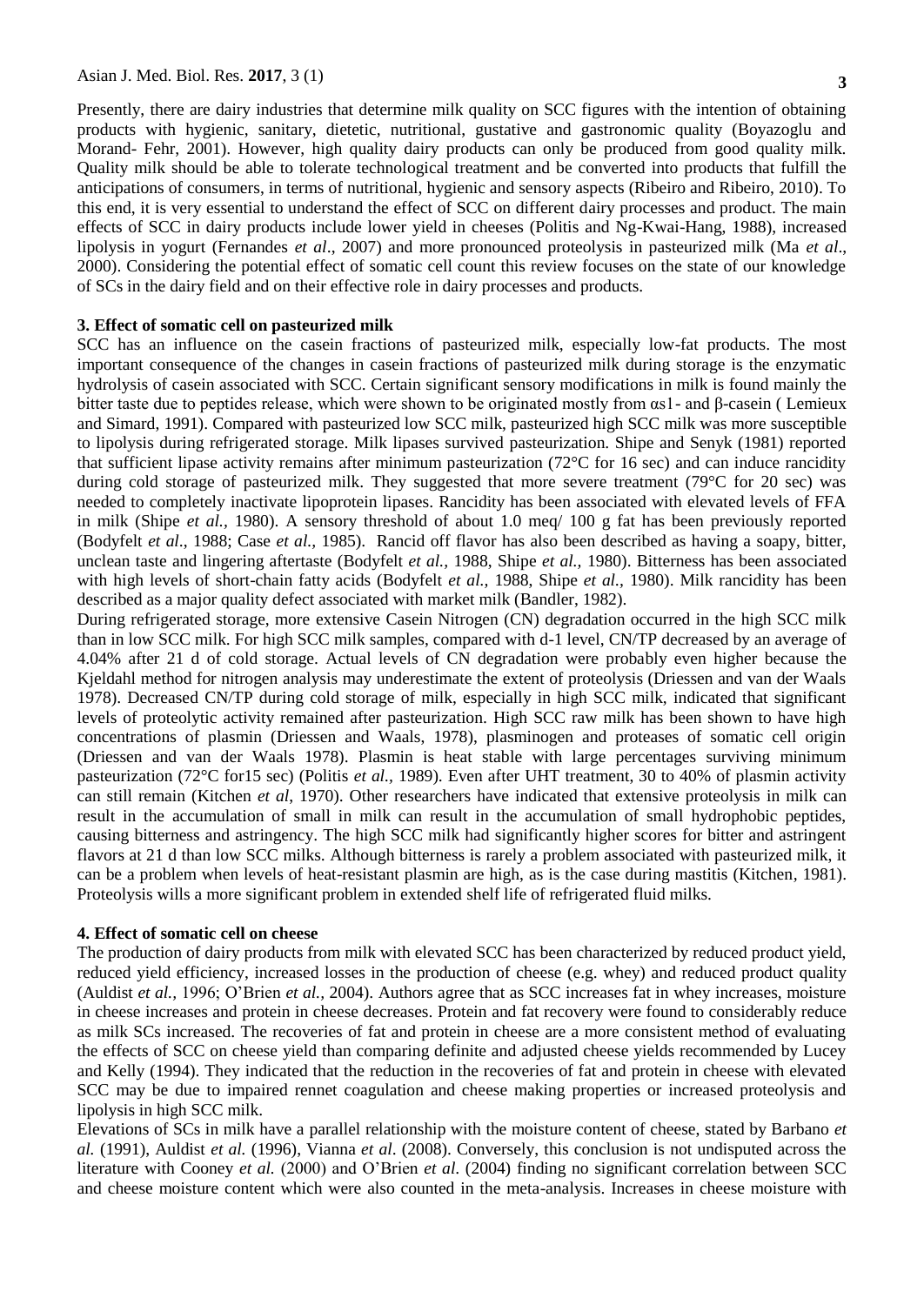elevated SCC may be triggered by a slow, weak congealing due largely to altered milk protein composition, mineral disproportion and an increased milk pH (Auldist, 2000). As milk SCS increased the protein content of cheese significantly decreased which is asserted by Cooney *et al*. (2000) and Andreatta *et al.* (2007).Vianna *et al.* (2008) found no significant difference in the protein content of Prato cheese produced with high (>700,000 cells/mL) and low (<200,000 cells/mL) SCC milk. The reduction in protein recovery can clarify fully this decline in cheese protein with elevated SCC. Auldist (2000) attributes this as being largely due to reduction in casein as a percentage of total protein, since it is commonly casein that is adjusted into the curd, while the whey is expelled during syneresis. In addition it could be argue that the increased moisture content of cheese as SCC increased could adversely influence the milk solid not fat (SNF) content of the cheese. Cooney *et al.* (2000) affirmed that as SCC increased the fat content in cheese increased  $(P<0.05)$ . On the other hand, Rogers and Mitchell (1994) identified that as milk SCC increased cheese fat decreased, explained by increased fat losses to the whey. Very sporadic studies found a significant relationship between milk SCC and the fat content of cheese.

Author's largely reach in an agreement that there is a detrimental effect on the organoleptic properties of cheese occur when the levels of SCC increase (Barbano *et al*. 1991; Rogers and Mitchell, 1994; Popescu and Angel, 2009). Auldist and Hubble (1998) found that negative effects on the organoleptic properties of cheese were testified for milk with SCC as low as 100,000 cells/ml. Grandison and Ford (1986) concluded that even a small increase in SCC can negatively impact cheese processing and Seynk *et al*. (1985) recommended cheese manufacturers to keep SCC <200,000 cells/ml. The available literature highlights the significance of conserving low bulk milk somatic cell count (BMSCC) for high quality cheese production. The cheese yield will decrease by up to 1-4%, depending on the level of somatic cells. In the figure above, the loss in cheese is 318g per 100 kg milk when the somatic cell count increases from 240.000 to 640.000, equal to 3.26%.

### **5. Effect of somatic cell on ultra-high temperature (UHT) product**

The UHT milk usually has a shelf-life of four months and no modifications in the milk components should occur during this period. In particular, the changes in the proteins of UHT milk during storage are of major concern to the dairy industry (Recio *et al*., 1996). However, there is little information available on the influence of SCC on the casein fractions of UHT milk, except for a report by Auldist *et al*. (1996) who found that UHT milk produced from raw milk with a high SCC tended to gel faster than low-SCC milk. Gelation of UHT milk during storage (age gelation) is a major factor limiting its shelf-life. The gel which forms in UHT milk is a three-dimensional protein matrix formed by the whey proteins, particularly b-lactoglobulin, interacting with casein, chiefly k-casein, of the casein micelle. The major proteinaceous linkages which develop during the heat treatment result in formation of b-lactoglobulin—k-casein complexes (bk-complexes) (Elfagm and Wheelock, 1978). The following factors which influence the quality of milk have an effect on the gelation behavior of UHT milk. Gelation during storage of UHT milk has been associated with proteolysis of caseins in several studies. The proteolysis has been attributed to both the natural milk proteinase and proteinases produced by psychrotrophic bacterial contaminants of raw milk. The proteolytic activity associated with SCC in fluid milks has been extensively studied (Senyk *et al*., 1985; Verdi *et al*., 1987; Saeman *et al.,* 1988; Ballou *et al*., 1995). Grufferty and Fox (1988) reported that proteolysis of casein caused by milk proteinase is responsible for gelation of UHT milk during storage. Approximately 80% of milk total nitrogen from bovine milk is in casein. Bovine casein can be classified into four types of protein with different properties: αs1-, αs2-, β- and κ-casein, which account for 38%, 10%, 34% and 15% of total casein, respectively (Fox *et al.*, 2000). Proteolysis in milk may be caused by SCC proteases, native proteases (primarily plasmin) and proteases produced by psychrotrophic bacteria during storage of raw milk. The naturally occurring alkaline proteinase in milk is known as plasmin due to its similarity with blood plasmin in pH optimum, heat stability, casein hydrolytic specificity and inhibition pattern (Korycka *et al.,* 1983). It is associated with the casein micelles and is also present in the milk fat globule membrane (Visser, 1981). It exists in raw milk in both its active form (plasmin) and its enzymatically inactive precursor form, plasminogen, in a ratio of between 50:1 and 2:1 (plasminogen: plasmin). Raw milk normally contains approximately 0.3mg l- 1 plasmin and up to nine times more plasminogen (Richardson, 1983). Plasmin is generated from plasminogen and this conversion is more pronounced in milks with high SCC (Verdi and Barbano *et al.,* 1991). Although, previous reports have showed that plasminogen is continually converted to plasmin in UHT milk during storage (Magboul *et al.*, 2001), which could explain the proteolytic activity found in the UHT milks evaluated. The breakdown of casein fractions by proteases occurs in the following order of preference: leukocyte proteases: αs1- >β- > κ-casein (Grieve and Kitchen, 1985); plasmin: κ-casein (Grieve and Kitchen, 1985); psychrotrophic proteases: β-  $\approx$  κ-  $>$  αs1-casein (Grieve and Kitchen, 1985; Gassem and Frank, 1991). In fact, a high proportion of proteolytic activity in milk may be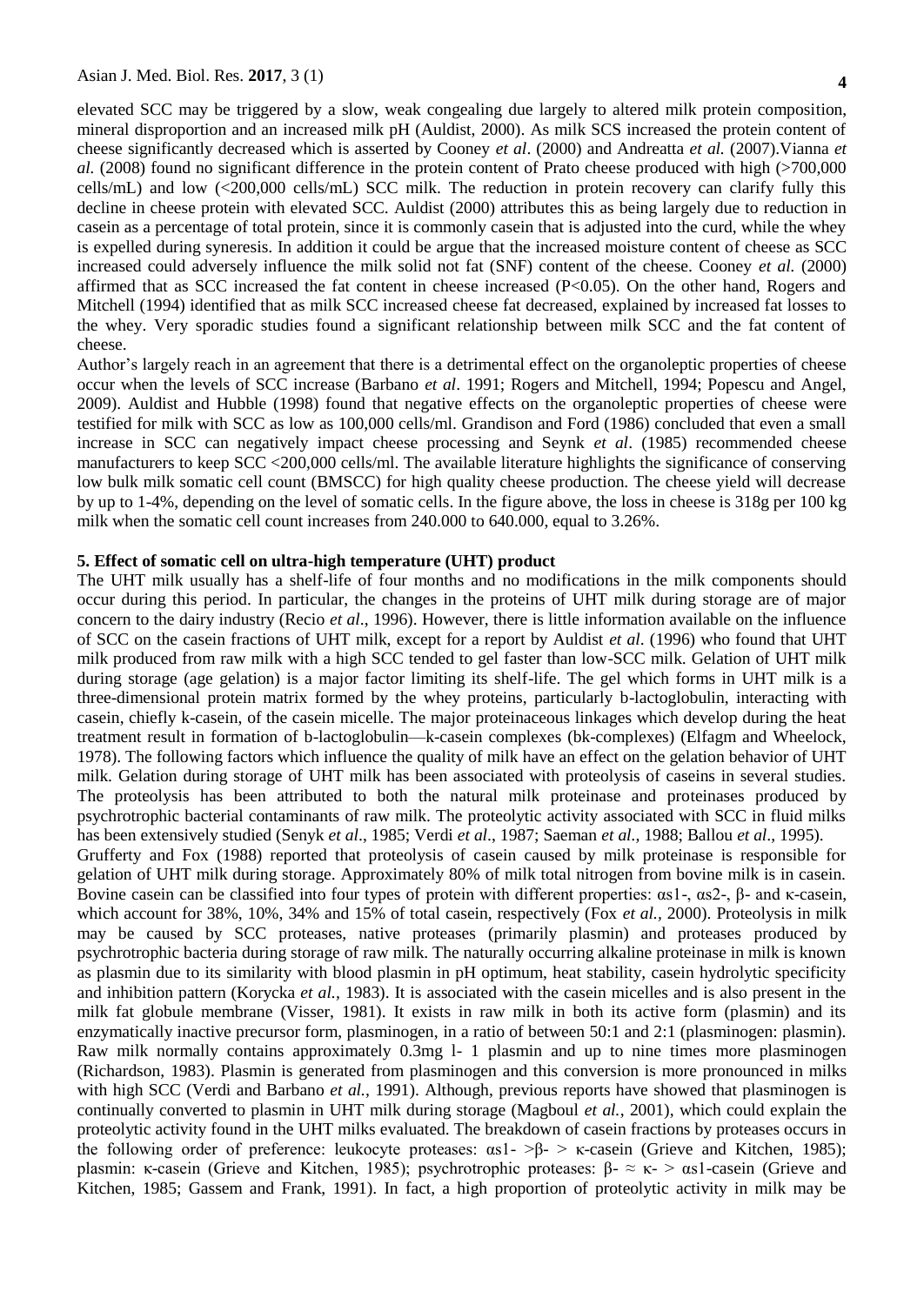associated with SCC (Saeman *et al*., 1988; Ballou *et al.,* 1995), which leads to the corresponding reduction of αs1- and β-casein fractions in milk (Randolph *et al.,* 1974; Verdi *et al.,* 1987). As some SCC-related proteases are heat-resistant (Prado *et al.*, 2006), such effects are expected to occur in ultra-high-temperature (UHT) milk during storage. Proteolysis of UHT milk during storage at room temperature decreases its shelf life and might cause undesirable precipitation or gelation (Topçu *et al*., 2006). The enzymatic hydrolysis of casein, associated with SCC, may also lead to detrimental sensory changes in milk, mainly a bitter taste due to the release of bitter peptides (Prado *et al.*, 2006).

Mastitic milk (i.e. with high somatic cell count, SCC) subjected to UHT treatment is more susceptible to gelation than normal milk (Swartling, 1968). This has been attributed to increased proteolytic activity resulting from an elevated level of plasmin (Bastian and Brown, 1996; Saeman *et al.,* 1988). Auldist *et al*. (1996) showed that, during storage at 20°C, UHT-treated high-SCC milk showed more proteolysis than low-SCC milk, but the level of proteolysis did not correlate with the tendency of the milks to gel. Stage of lactation was a much more significant factor than SCC; however, at any particular stage of lactation, the milks with the highest SCC gelled fastest. Kelly and Foley (1997) reported that (indirectly) UHT-treated high- and low-SCC milks had very little residual plasmin activity and a low tendency to gel. However, with added plasminogen both high- and low-SCC milks showed gelation, which was more pronounced in high-SCC milk. They concluded that low levels of plasmin, arising from activation of plasminogen by an elevated level of plasminogen activator in the high-SCC milks, were responsible for this enhanced gelation.

## **6. Effect of somatic cell count on fermented product**

Probiotic fermented dairy products, mainly yoghurt, has been consumed with a long history of safe use (Maragkoudakis *et al*., 2006). The term probiotic is defined as live microorganisms that when administered in adequate amounts confer a health benefits on the host (Vasiljevic and Shah, 2008). Probiotic bacteria as well as yoghurt bacteria have proteolytic activity. Proteinases and peptidases constitute the primary enzymes in lactic acid bacteria for proteolysis in milk protein as a source of amino acids and nitrogen (Donkor *et al*., 2006). Previous studies have shown that the proteolytic activity of *S. thermophilus, L*. *delbrueckii*spp. *L. bulgaricus*, and *L. acidophilus* was much higher than that of *Bifidobacterium*spp. (Shihata and Shah, 2000). The possible effect of different SC levels in milk on the nitrogen components and proteolysis index of yoghurt milk and resulting probiotic set yoghurt (Bavarian *et al*., 2010). Proteolysis of casein leads to decrease in the relative proportion of caseins (αs1 and β-casein) with simultaneous clear increased levels of γ-caseins and protease peptones (Leitner *et al*., 2006). Proteolysis in processed milk has been measured by monitoring changes in nitrogen levels such as decreases in casein nitrogen (CN) or increases in non-protein nitrogen (NPN). These changes have been linked to changes in functionality, such as micro-structural changes (e.g. casein flocculation) and increases in viscosity in UHT milk (Chen *et al*., 2003).

The contribution of the activities of certain enzymes to the quality of certain dairy products has been the subject of considerable researches, for example, increased plasmin activity is accompanied by increasing clotting time, loss of moisture in cheese, reduced curd stability and yield (Kelly & Fox, 2006). Reduced amount of TN in yoghurt milk samples by elevation of SC levels was due to the reduction in the synthesis and secretion ability of mammary tissue as a result of mastitis (Lee *et al*., 1991; Ogola *et al*., 2007). Decreasing trend in CN concentration is likely related to activation of plasmin system resulting in partial CN degradation (Leitner *et al*., 2006). Most previous studies have concerned cathepcin C and G collagenase and elastase activities in blood during the inflammatory response, which exhibit proteolytic activity towards bovine casein (Haddadi *et al*., 2006).

#### **7. Conclusions**

Previously various attempts were taken to study the effect of SCs but a few facts have been carried out to highlight the effective role of SCs on dairy products without the other parallel factors in high-SCC in milk. This review would provide a thorough idea on the SC count and composition and, therefore, their endogenous enzyme profiles in milk. Such a thumbprint would support to depict more exactly the SC impact on technological properties and ultimate quality of dairy products besides the primary microbiological and nutritional features of milk. By considering the literature data, we have pointed out in this review that SCs can have a desirable role, in relations of hastening of proteolysis in the cheese-ripening process and improvement of cheese sensory quality, increased lipolysis in yogurt and more pronounced proteolysis in pasteurized milk. Dairy industry is a large and dynamic segment of the agricultural economy of many nations and in current situation this industry is the backbone of developing countries. So this literature will certainly help to enhance the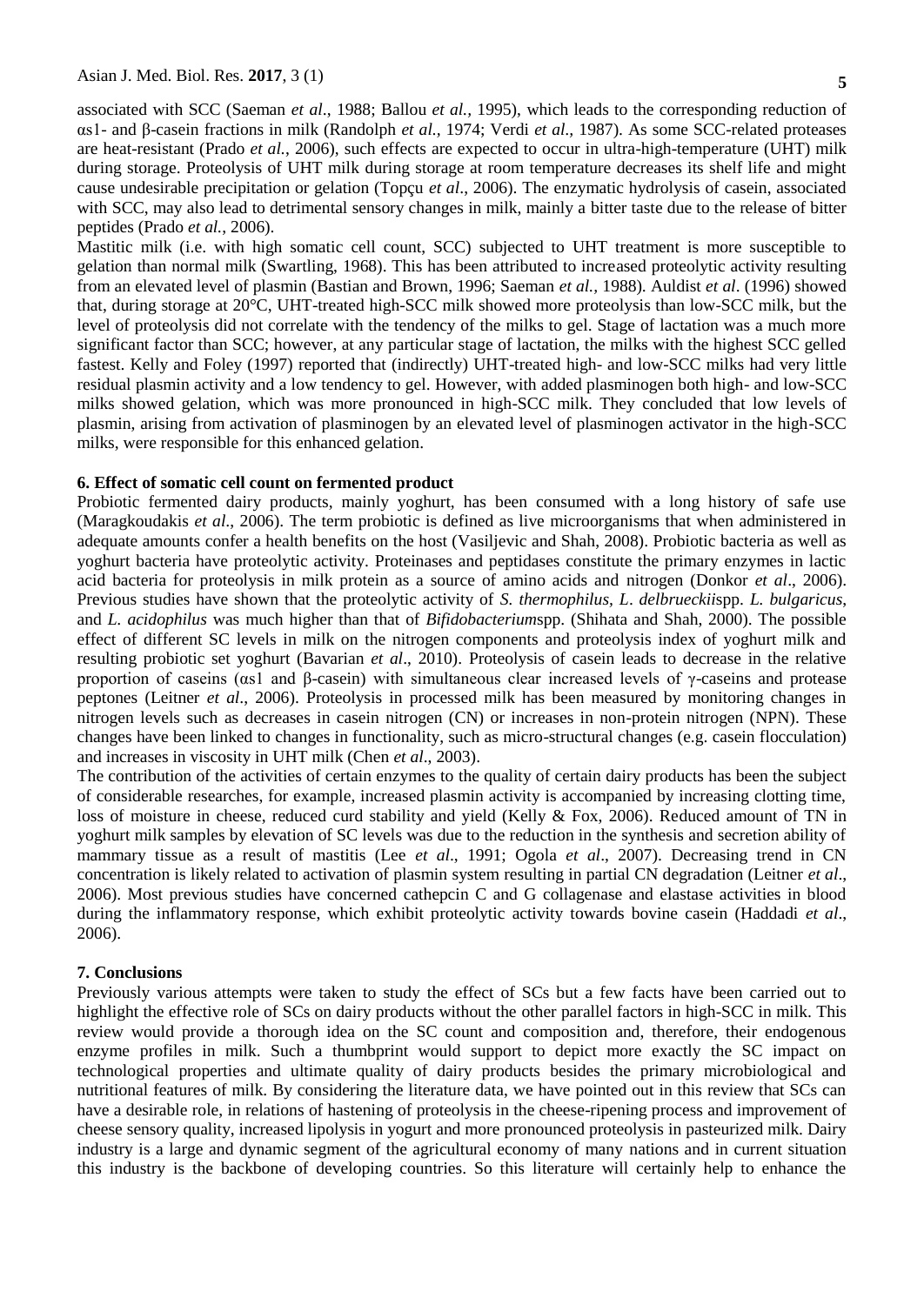knowledge on SCC and their effect in dairy processes and products so that a good and profitable dairy business could establish for the advancement of different developing countries.

#### **Conflict of interest**

None to declare.

## **References**

- Andreatta E, AM Fernandes, MV Santos, C Goncalves de Lima, C Mussarelli, MC Marques and C Auguste Fernandes de Oliveira, 2007. Effects of milk somatic cell count on physical and chemical characteristics of mozzarella cheese. Aust. J. Dairy Technol., 62: 166-170.
- Auldist MJ, 2000. Effects of mastitis on raw milk and dairy products. Proceedings of: Pacific congress on milk quality and mastitis control. Nagano, Japan. pp. 191-204.
- Auldist MJ, SJ Coats, BJ Sutherland, JH Hardham, GH McDowell and GL Rogers, 1996. Effect of somatic cell count and stage of lactation on the quality and storage life of ultra-high temperature milk. J. Dairy Res., 63:377-386.
- Auldist MJ and IB Hubble, 1998. Effects of mastitis on raw milk and dairy products. Aust. J. Dairy Technol., 53:28-36.
- Azzara CD and PS Dimick, 1985a. Lipolytic enzyme activity of macrophages in bovine mammary gland secretions. J. Dairy Sci., 68:1804-1812.
- Azzara CD and PS Dimick, 1985b. Lipoprotein lipase activity of milk from cows with prolonged subclinical mastitis. J. Dairy Sci. 68:3171-3175
- Baggiolini M, U Bretz, B Dewald and ME Feigenson, 1978. The polymorphonuclear leukocyte.Inflamm. Res.,  $8:3-10$
- Ballou LU, M Pasquini, RD Bremel, T Everson and D Sommer, 1995. Factors affecting herd milk composition and milk plasmin at four levels of somatic cell counts. J. Dairy Sci., 78:2186-2195.
- Bandler DK, 1982. Rancidity: an increasingly common milk flavor problem. Dairy Food Sanit., 2:312-315.
- Barbano DM, RR Rasmussen and JM Lynchm, 1991. Influence of milk somatic cell count and milk age on cheese yield. J. Dairy Sci., 74:369-388.
- Bastian ED and RJ Brown, 1996. Plasmin in milk and dairy products: An update. Int. Dairy J., 6:435-457.
- Bavarian A, H Ezzatpanah, M Aminafshar and MA Mohammadifar, 2010. Effect of different somatic cell levels on nitrogen components of yoghurt milk and probiotic set yoghurt during storage life. Int. J. Agric. Sci. Res., 1:32-38.
- Bodyfelt FW, J Tobias and GM Trout, 1988. The sensory evaluation of dairy products. Van Nostrand Reinhold, New York, NY.
- Boutinaud M and H Jammes, 2002. Potential uses of milk epithelial cells: a review. Reprod. Nutr, Dev., 42:133- 147.
- Boyazoglu J and P Morand-Fehr, 2001. Mediterranean dairy sheep and goat products and their quality, a critical review.Small Rum. Res., 40:1-11.
- Bruhn JC and AA Franke, 1991. Raw Milk Composition and Cheese yields in California: 1987 and 1988. J. Dairy Sci. 74:1108-1114.
- Burvenich C, MV Van, J Mehrzad, ADiez-Fraile and L Duchateau, 2003. Severity of *E. coli* mastitis is mainly determined by cow factors. Vet. Res., 34:521-564.
- Campbell EJ, EK Silverman and MA Campbell, 1989. Elastase and cathepsin G of human monocytes.Quantification of cellular content, release in response to stimuli, and heterogeneity in elastasemediated proteolytic activity. J. Immunol., 143:2961-2968
- Case RA, RL Bradley Jr and RR Williams, 1985. Chemical and Physical Methods in Standard Methods for the Examination of Dairy Products. 16th ed. G. H. Richardson, Edited by: Am. Publ. Health Assoc., Inc. Washington, DC, pp. 329.
- Chen L, RM Daniel and T Coolbear, 2003. Detection and impact of protease and lipase activities in milk and milk powders.Int. Dairy J., 13: 255-275.
- Considine T, S Geary, AL Kelly and PLH McSweeney, 2002. Proteolytic specificity of cathepsin G on bovine αs1- andβ-caseins. Food Chemist., 76: 59-67.
- Considine T, A Healy, AL Kelly and PLH McSweeney, 2000. Proteolytic specificity of elastase on bovine αs1casein. Food Chemist., 69:19-26 .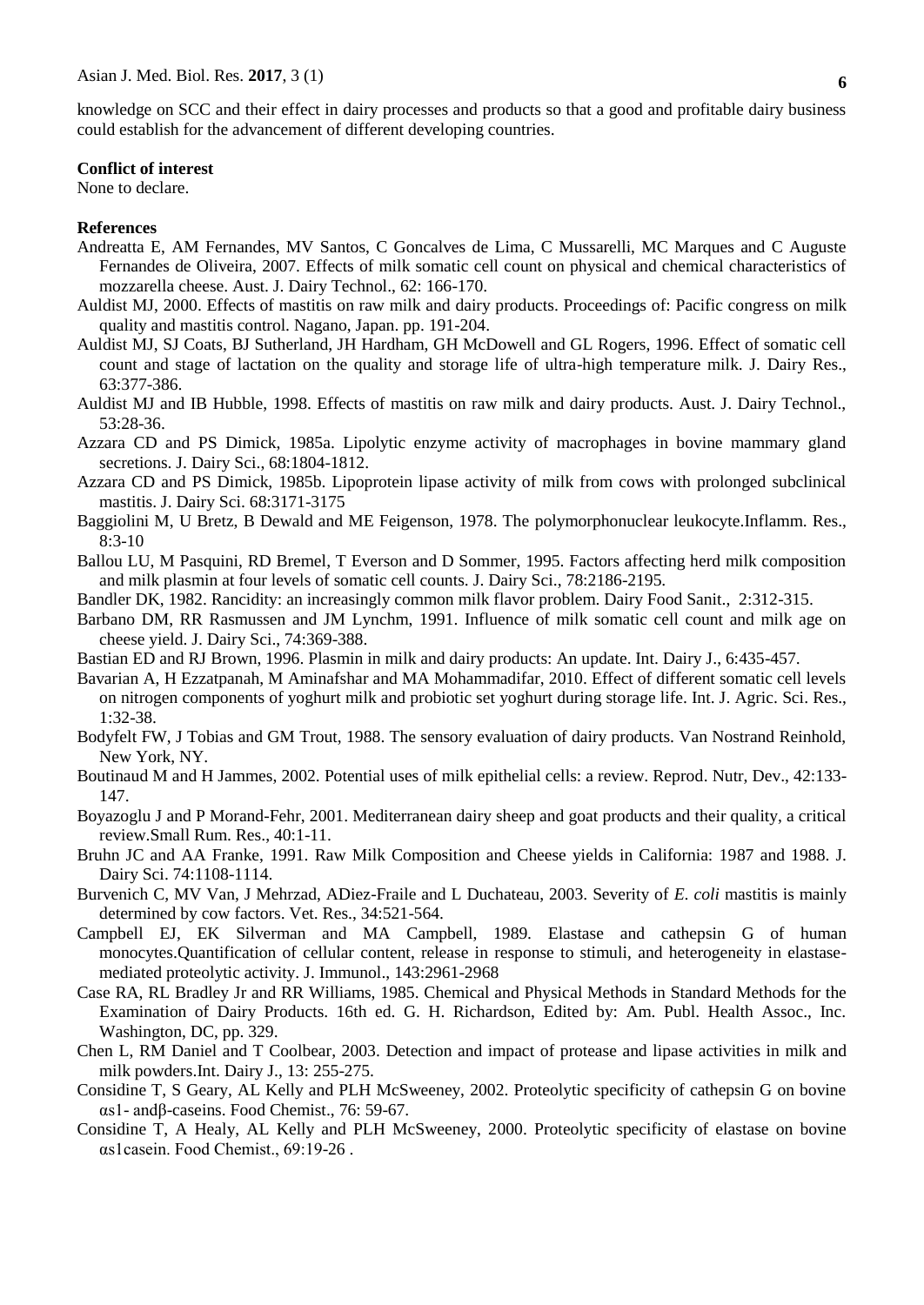- Cooney S, D Tiernan, P Joyce and AL Kelly, 2000. Effect of somatic cell count and polymorphonuclear leucocyte content of milk on composition and proteolysis during ripening of Swiss-type cheese. J. Dairy Res., 67: 301-307.
- Diment S, MS Leech and PD Stahl, 1988. Cathepsin D is membrane-associated in macrophage endosomes. J. Biol. Chemist., 263:6901-6907.
- Donkor ON, A Henriksson, T Vasiljevic and NP Shah, 2006. Effect of acidification on the activity of probiotics in yoghurt during cold storage*.* Int. Dairy J., 16: 1181-1189.
- Driessen FM, CB vander Waals, 1978. Inactivation of native milk proteinase by heat treatment. Neth. Milk Dairy J., 32: 245-254.
- Dubin A, J Potempa and J Travis, 1994. Structural and functional characterization of elastases from horse neutrophils. Biochemist. J., 300: 401-406.
- [Elfagm](http://www.sciencedirect.com/science/article/pii/S0022030278835462) AA and JV [Wheelock,](http://www.sciencedirect.com/science/article/pii/S0022030278835462) 1978. Interaction of bovine α-Lactalbumin and β Lactoglobulin during heating. J. Dairy Sci., 61: 28-32
- Fernandes AM, F Bovo, TS Moretti, RE Rosim, CGonçalves de Lima and CA Fernandes de Oliveira, 2008. Casein fractions of ultra-high temperature milk with different somatic cell counts. [Pes. Agro. Brasil.](http://www.scielo.br/scielo.php?script=sci_serial&pid=0100-204X&lng=en&nrm=iso), 43: 149-152.
- Fernandes AM, CAF Oliveira and CG Lima, 2007. Effects of somatic cell counts in milk on physical and chemical characteristics of yoghurt. [Int. Dairy J.](https://www.researchgate.net/journal/0958-6946_International_Dairy_Journal), 17: 111-115.
- Fox PF, PLH McSweeney, TM Cogan and TP Guinee, 2000. Fundamentals of Cheese Science Springer, New York, USA.
- Gassem M and JF Frank, 991. Physical properties of yogurt made from milk treated with proteolytic enzymes. J. Dairy Sci., 74: 1503-1511.
- Grandison AS and GD Ford, 1986. Effects of variations in somatic cell count on the rennet coagulation properties of milk and on the yield, composition and quality of Cheddar cheese. J. Dairy Res., 53: 645-655.
- Grieve PA and BJ Kitchen, 1985. Proteolysis in milk: the significance of proteinases originating from milk leucocytes and a comparison of the action of leukocyte, bacterial and natural milk proteinases on casein. J. Dairy Res., 52: 101-112.
- Grufferty MB and PF Fox, 1988. Milk alkaline proteinase. J. Dairy Res., 55: 609-630.
- Guha S and H Padh, 2008. Cathepsins: fundamental effectors of endolysosomal proteolysis. Indian J. Biochemist. Biophysics, 45: 75-90.
- Haddadi K, C Prin Mathieu, F Moussaoui, GC Faure, F Vangroenweghe, C Burvenich and Y Le Roux , 2006. Polymorphonuclearneurophils and Escherichia coli proteases involved in proteolysis of casein during experimental E. coli mastitis*.* Int. Dairy J., 16: 639-647.
- Hunt KM, JE Williams, B Shafii, MK Hunt, R Mehre, R Ting, MK McGuire and MA McGuire, 2013. Mastitis is associated with increased free fatty acids, somatic cell count, and interleukin-8 concentrations in human milk. Breastfeeding Med., 8:105-110.
- Kelly AL and J Foley, 1997. Proteolysis and storage stability of UHT milk as influenced by milk plasmin activity, plasmin-betalactoglobulincomplexation, plasminogen activation and somatic cell count. Int. Dairy J., 7: 411–420.
- Kelly AL and PF Fox, 2006. Indigenous enzymes in milk: A synopsis of future research requirements. Int. Dairy J., 16:707-715.
- Kitchen BJ, 1976. Enzymatic methods for estimation of the somatic cell count in bovine milk. 1. Development of assay techniques and a study of their usefulness in evaluating the somatic cell content of milk. J. Dairy Res., 43: 251-258.
- Kitchen BJ, 1981. Review of the progress of dairy science: bovine mastitis: milk compositional changes and related diagnostic tests. J. Dairy Res., 48:167-188.
- [Kitchen](https://www.cambridge.org/core/search?filters%5BauthorTerms%5D=B.%20J.%20Kitchen&eventCode=SE-AU) BJ, [GC Taylor](https://www.cambridge.org/core/search?filters%5BauthorTerms%5D=G.%20C.%20Taylor&eventCode=SE-AU) and [LC White,](https://www.cambridge.org/core/search?filters%5BauthorTerms%5D=I.%20C.%20White&eventCode=SE-AU) 1970. Milk enzymes their distribution and activity. J. Dairy Res., [37:](https://www.cambridge.org/core/journals/journal-of-dairy-research/volume/journal-dar-volume-37/B0F5EB607E6A5B2456CFCD6DE397D453) 279-288.
- Korycka Dahl M, B Ribadeau Dumas, N Chene and J Martal, 1983. Plasmin activity in milk. J. Dairy Sci., 66: 704-711.
- Lah TT, G Calaf, E Kalman, BG Shinde, R Somers, S Estrada, E Salero, J Russo and I Daskal, 1996. Cathepsins D, B, and L in transformed human breast epithelial cells. Breast Cancer Res. Treat., 39: 221-233.
- Le Roux Y, F Laurent and F Moussaoui, 2003. Polymorphonuclearproteolytic activity and milk composition change. Vet. Res., 34: 629-645.
- Lee SC, JH Yu, CL Jeong, YJ Back and YC Yoon, 1991. The influence of mastitis on the quality of raw milk and cheese.Korean J. Dairy Sci., 13:217- 223.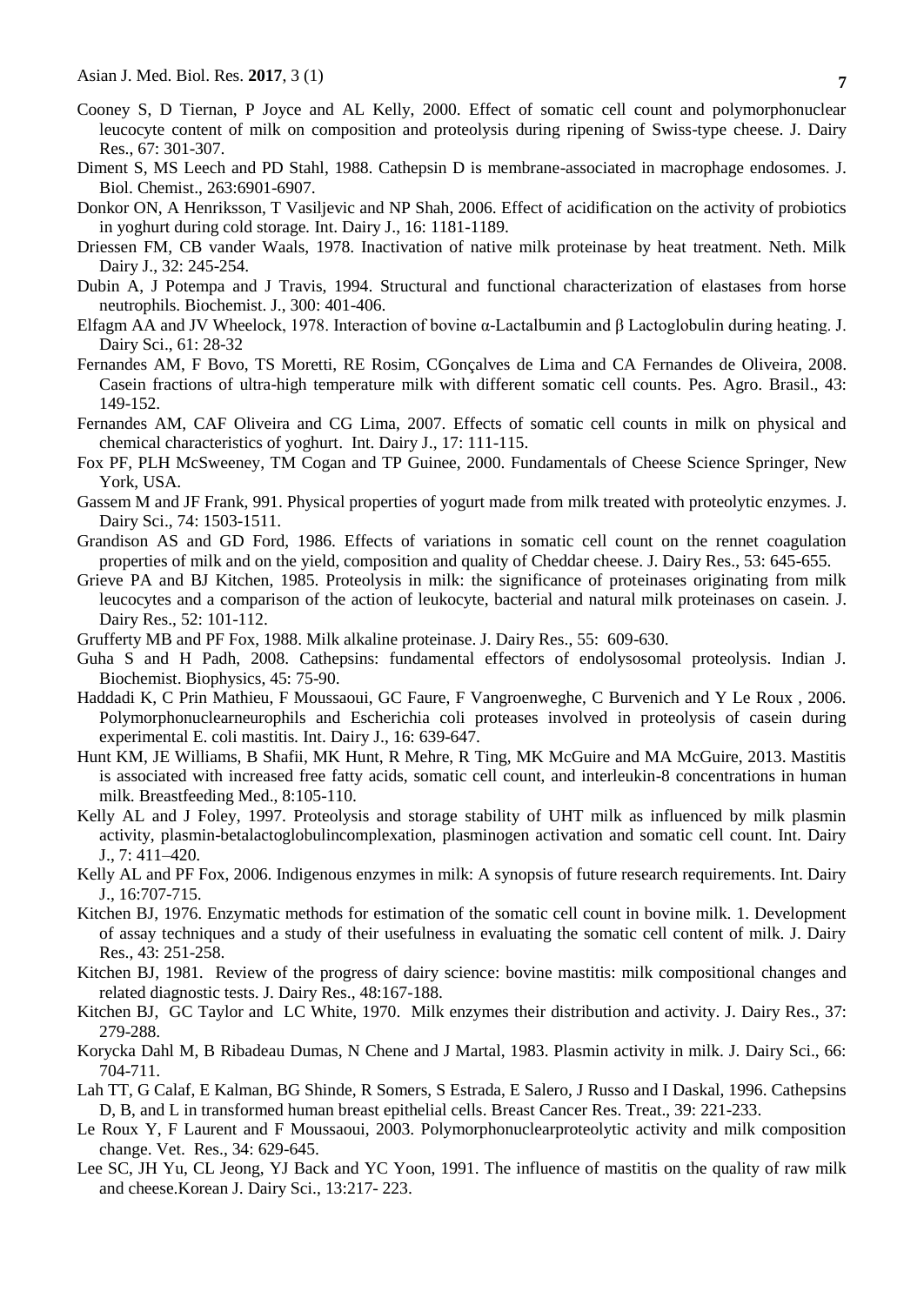- Leitner G, O Krifucks, U Merin, Y Lavi and N Silankove, 2006. Interactions between bacteria type, proteolysis of casein and physic-chemical properties of bovine milk. Int. Dairy J., 16: 648-654.
- Lemieux L and RE Simard, 1994. Astringency, a textural defect in dairy products. Le Lait*,* Dairy Sci. Technol., 74: 217-240.
- Lucey J and J Kelly, 1994. Cheese yield. Int. J. Dairy Technol., 47: 1-14.
- Ma Y, C Ryan, DM Barbano, DM Galton, MA Rudan and KJ Boor, 2000. Effects of somatic cell count on quality and shelf-life of pasteurized fluid milk. J. Dairy Sci., 83: 264-274.
- Magboul AA, LB Larsen, PLH McSweeney and AL Kelly, 2001. Cysteine protease activity in bovine milk. Int. Dairy J., 11: 865-872.
- Maragkoudakis PA, C Miaris, P Rojez, N Manalis, F Magkanari, G Kalantzopoulos and E Tsakalidou, 2006. Production of traditional Greek yoghurt using Lactobacillus strains with probiotic potential as starter adjuncts. Int. Dairy J., 16: 52- 60.
- Moatsou G, 2010. Indigenous enzymatic activities in ovine and caprine milks. Int. J. Dairy Technol., 63: 16-31.
- Mukherjee R, GC Ram, PK Dash and T Goswami, 2004. The activity of milk leukocytes in response to a watersoluble fraction of Mycobacterium phlei in bovine subclinical mastitis. Vet. Res. Commun., 28: 47-54.
- O'Brien B, B Gallagher, P Joyce, WJ Meaney and A Kelly, 2004. Milk SCC and PMN as indicators of milk processability and subsequent cheese quality. Proceedings of the 54th European Association of Animal Production Annual Meeting, Bled, Slovenia, Session code: C6. 12 Abstract No. 365.
- [Ogola](https://www.ncbi.nlm.nih.gov/pubmed/?term=Ogola%20H%5BAuthor%5D&cauthor=true&cauthor_uid=17679769) H, [AShitandi](https://www.ncbi.nlm.nih.gov/pubmed/?term=Shitandi%20A%5BAuthor%5D&cauthor=true&cauthor_uid=17679769) and J [Nanua,](https://www.ncbi.nlm.nih.gov/pubmed/?term=Nanua%20J%5BAuthor%5D&cauthor=true&cauthor_uid=17679769) 2007. Effect of mastitis on raw milk compositional quality[.J. Vet. Sci.](https://www.ncbi.nlm.nih.gov/pmc/articles/PMC2868129/), 8: 237- 242.
- Olechnowicz J and JM Jaskowski, 2012. Somatic cells count in cow's bulk tank milk. J. Vet. Med. Sci., 74: 681-686.
- Paape MJ, J Mehrzad, X Zhao, J Detilleux and C Burvenich, 2002. Defense of the bovine mammary gland by polymorphonuclear neutrophil leukocytes. J. Mam. Gland. Biol., 7:109-121.
- Paape MJ, WP Wergin, AJ Guidry and RE Pearson, 1979. Leukocytes—second line of defense against invading mastitis pathogens. J. Dairy Sci., 62: 135-153.
- Pham CTN, 2006. Neutrophil serine proteases: specific regulators of inflammation. [Nat. Rev. Immun.](https://www.google.com.bd/url?sa=t&rct=j&q=&esrc=s&source=web&cd=1&cad=rja&uact=8&ved=0ahUKEwi53dPs6f_QAhVFo48KHcMRAgcQFggbMAA&url=http%3A%2F%2Fwww.nature.com%2Fnri%2F&usg=AFQjCNHHBa6QX7vsOY2m-8hJB0a_NrUG-A&sig2=hL6SCy-Gjy73ES8mv1SFEg&bvm=bv.142059868,d.c2I), 6: 541- 550.
- Politis I, E Lachance, E Block, JD Turner, 1989. Plasmin and plasminogen in bovine milk: A relationship with involution. J. Dairy Sci., 72: 900-926.
- Politis I and KF Ng-Kwai-Hang, 1988. Association between somatic cell count level of milk and cheeseyielding capacity. J. Dairy Sci., 71: 1720-1727.
- Popescu A and E Angel, 2009. Analysis of milk quality and its importance for milk processors. Zooteh. Biotehnol., 42: 501-506.
- Prado BM, SE Sombers, B Ismail and KD Hayes, 2006. Effect of heat treatment on the activity of inhibitors of plasmin and plasminogen activators in milk. Int. Dairy J., 16: 593-599.
- Prin-Mathieu C, Y Le Roux, GC Faure, F Laurent, MC Bene and F Moussaoui, 2002. Enzymatic activities of bovine peripheral blood leukocytes and milk polymorphonuclear neutrophils during intra mammary inflammation caused by lipopolysaccharide. [Clin. Vaccine Immunol.](https://www.google.com.bd/url?sa=t&rct=j&q=&esrc=s&source=web&cd=9&cad=rja&uact=8&ved=0ahUKEwifgqzew__QAhWJL48KHZA9BYcQFgg0MAg&url=https%3A%2F%2Fen.wikipedia.org%2Fwiki%2FClinical_and_Vaccine_Immunology&usg=AFQjCNFzDsyfDewqdzK-qSTtW11IIjuBpQ&sig2=kslWEaEHCLie8xOWKigxMA), 9: 812-817.
- Randolph HE, RE Erwin and RL Richter, 1974. Influence of mastitis on properties of milk. VII Distribution of milk proteins. J. Dairy Sci., 57: 15-18.
- Recio I, M Frutos, AOlano and M Ramos, 1996. Protein changes in stored ultra-high-temperature-treated milks studied by capillary electrophoresis and high performance liquid chromatography. J. Agric. Food Chemist., 44: 3955-3959.
- Ribeiro AC and SDA Ribeiro, 2010. Specialty products made from goat milk. Small Rum. Res., 89: 225-233.
- Richardson BC, 1983. Variation of the concentration of plasmin and plasminogen in bovine milk with lactation. New Zealand J. Dairy Sci. Technol., 18: 247-252.
- Rogers SA and GE Mitchell, 1994. The relationship between somatic cell count, composition and manufacturing properties of bulk milk. VI: Cheddar cheese and skim milk yoghurt. Aus. J. Dairy Technol., 49: 70-74.
- Rouseff RL, 1990. Bitterness in food products: an overview. Page 8 in Bitterness in Foods and Beverages. R. L. Rouseff, ed. Elsevier Sci. Publ. Co., Inc., New York, NY.
- Rupp R, D Boichard, C Bertrand and S Bazin, 2000. Overview of milk somatic cell counts in the French dairy cattle breeds. INRA Product. Anim., 13: 257-267.
- Saeman AI, RJ Verdi, DM Galton and DM Barbano, 1988. Effect of mastitis on proteolytic activity in bovine milk. J. Dairy Sci., 71: 505-512.